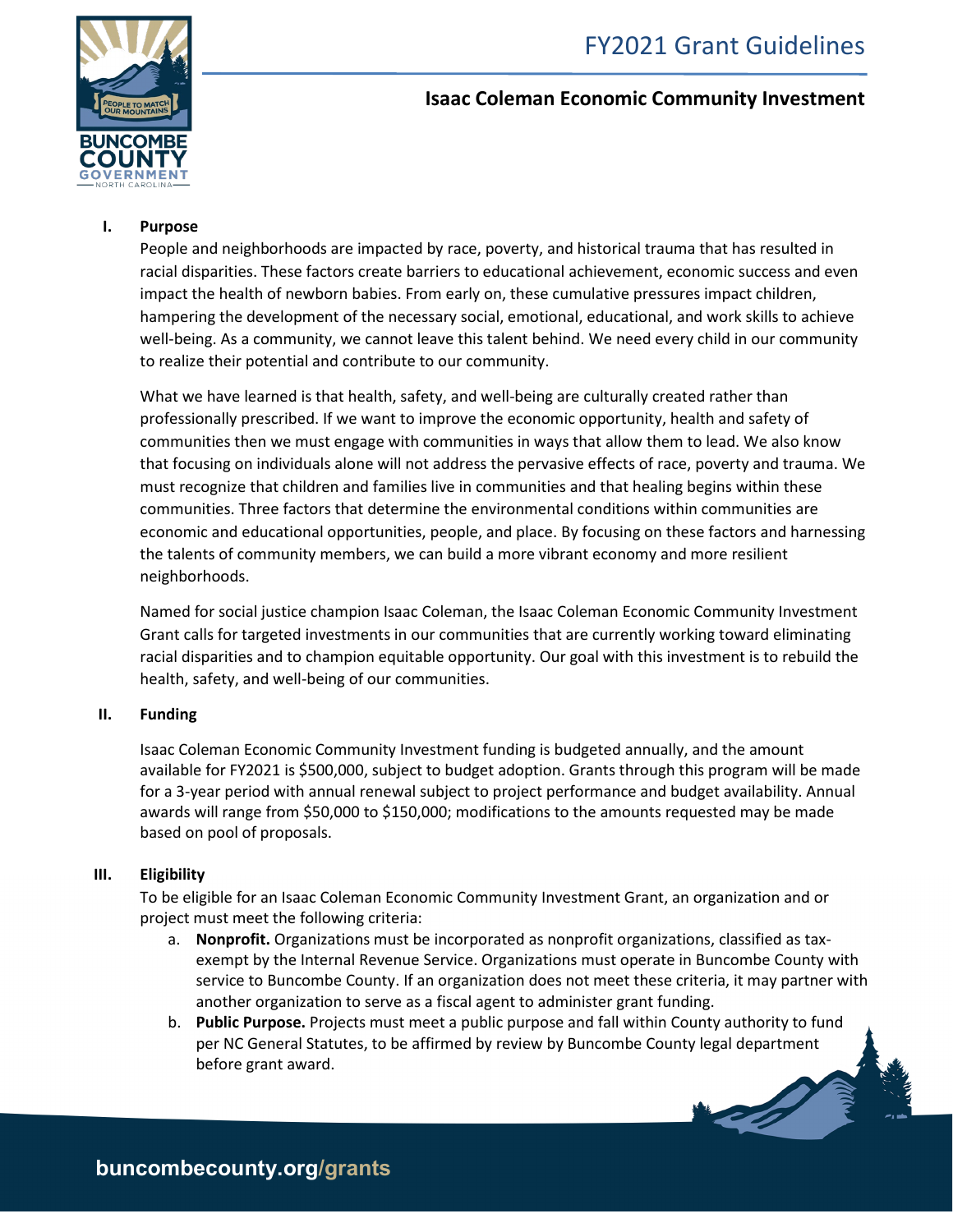- c. **Application.** Organizations must submit a grant application through the online grant software before the application deadline. No late applications will be accepted.
- d. **Projects.** Funded projects should align with the THRIVE model, which include:
	- i. To increase **Equitable Opportunity**
		- Economic growth in communities
		- Educational improvement in communities
	- ii. **People**: to increase social capital in communities by increasing trust among communities members and by supporting the ability of communities to work together for a common goal.
		- by increasing the self-organization of community members toward a shared goal
		- by increasing the capacity of community leaders
	- iii. **Place**: to improve the built environment of communities to create safe open spaces that bring people together
		- To ensure the built environment supports messages of success around health, safety and wellbeing
		- To use the arts and cultural identity to provide a sense of "place" for communities, bringing them together around cultural pride and ownership
	- iv. Prevention Institute THRIVE Model: [http://www.preventioninstitute.org/sites/default/files/uploads/THRIVE overview and](http://www.preventioninstitute.org/sites/default/files/uploads/THRIVE%20overview%20and%20background.pdf)  [background.pdf](http://www.preventioninstitute.org/sites/default/files/uploads/THRIVE%20overview%20and%20background.pdf)
- e. **Equity.** Project and or organizations should also employ strategies for eliminating racial inequities.

#### **IV. Timeline**

| <b>February 3, 2020</b>      | <b>Grant application opens</b>                      |
|------------------------------|-----------------------------------------------------|
| February 11, 2020            | Optional grant writing workshop - 5:30 pm - 7:00 pm |
| February 13, 2020            | Optional grant writing workshop - 5:30 pm - 7:00 pm |
| February 17, 2020            | Optional grant writing workshop - 1:00 pm - 2:30 pm |
| <b>March 6, 2020</b>         | Applications due by 5:00 pm                         |
| March 16 - 20, 2020          | First Review Team meeting - select FY21 finalists   |
| March 23 - April 3, 2020     | <b>Site Visits for Finalists</b>                    |
| April 6 - 10, 2020           | Final Review Team meeting - select FY21 grantees    |
| April 24, 2020               | Funding recommendations due to County budget        |
|                              | office                                              |
| May 5, 2020                  | Committee grant recommendations shared with         |
|                              | Board of Commissioners as part of pre-meeting       |
| May 19, 2020                 | Committee grant recommendations published with      |
|                              | County Manger's budget message                      |
| June 2, 2020                 | Public hearing on budget as part of Board of        |
|                              | Commissioners regular meeting                       |
| June 16, 2020                | Grant awards finalized with County budget adoption  |
|                              | during Board of Commissioners regular meeting       |
| July 1, 2020 - June 30, 2021 | Funding year                                        |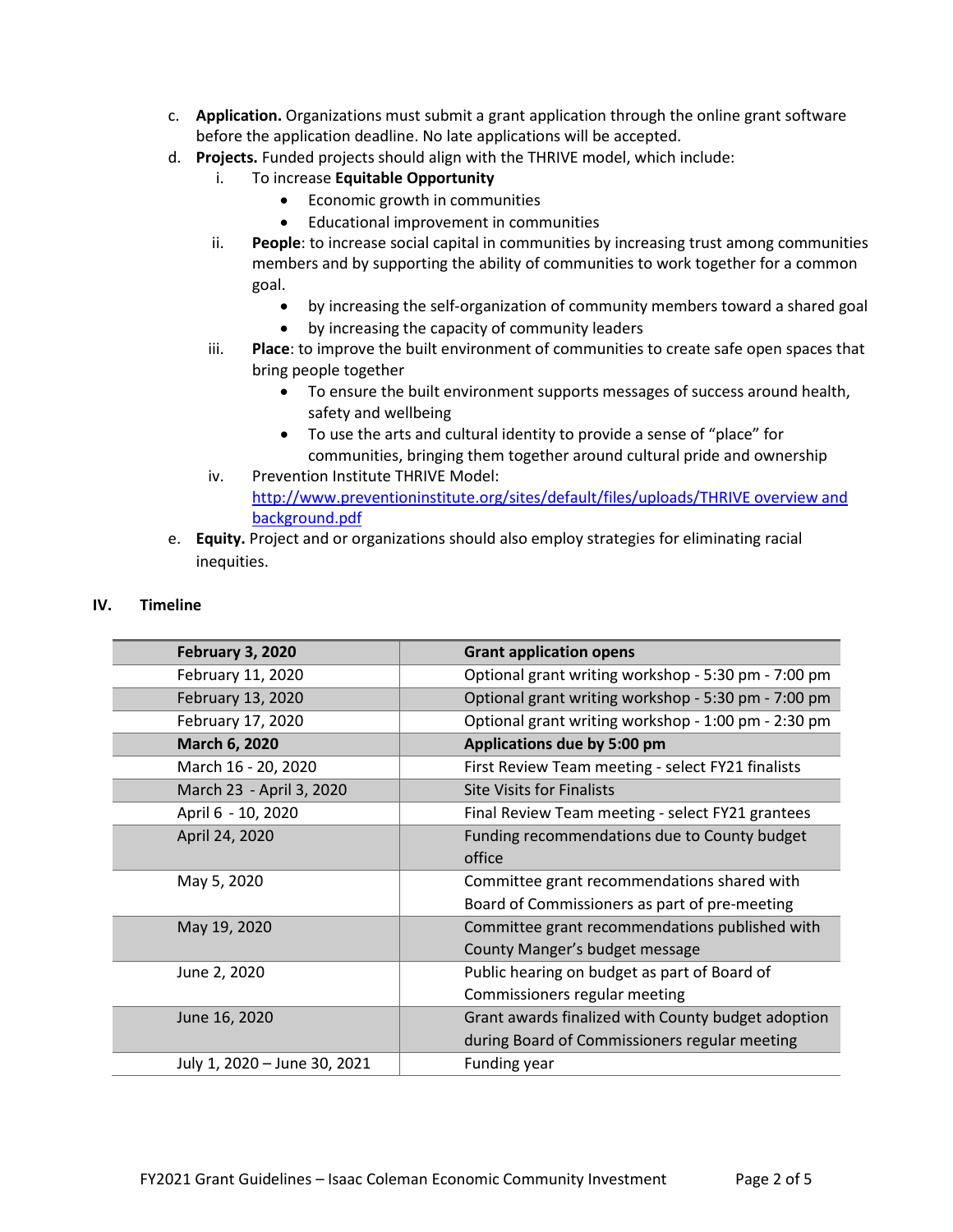### **V. Application Process**

Organizations are required to apply online through Buncombe County's grant software, which can be accessed at [buncombecounty.org/apply](http://www.buncombecounty.org/apply) or linked through the Strategic Partnership Grants website at [buncombecounty.org/grants.](http://www.buncombecounty.org/grants) **Applications are due by 5:00 pm on March 6, 2020.**

Grant writing workshops (optional for applicants) will be held on February 11, 2020, 5:30 pm - 7:00 pm February 13, 2020, 5:30 pm - 7:00 pm, February 17, 2020, 1:00 pm - 2:30 pm at 200 College Street in downtown Asheville, NC, in the ground floor conference room. Free parking will be available in the County garage at 164 College Street. In the case of inclement weather, an announcement will be posted on [buncombecounty.org/grants](http://www.buncombecounty.org/grants) and the workshop will be rescheduled for the following week.

#### **VI. Required Elements**

The application consists of a questionnaire, primarily of questions requiring a narrative response. Applicants are also required to complete and upload a budget form. Proof of nonprofit status, such as IRS Determination Letter or documentation from the North Carolina Secretary of State, will be required at the time of application.

#### **VII. Review Committee**

Isaac Coleman Economic Community Investment Grant to review committee will consist of seven (7), who will:

- a. Apply through an application process open to the public;
- b. Be appointed annually by the County Manager;
- c. Abide by the conflict of interest policies, to include not serving on the Board of Directors or staff of an applicant organization within the past two (2) years;
- d. Utilize a standardized, points-based scoring system to review grants; and
- e. Participate in ongoing monitoring of grant initiatives.

#### **VIII. Review Criteria**

The Committee will consider the following criteria:

- Project is community-driven, and buy-in is demonstrated
- Outcomes include equitable opportunities focused on education and economic success
- Outcomes results include increased social networks, community trust and increased capacity to connect, lead and self-organize
- Clear and realistic methods toward achieving project goals
- Demonstrates informal and formal connections with other community members and organizations that support strategies developed to advance racial equity
- Budget is clear, sufficient with proposed plans and within \$150,000 range of grant threshold

#### **IX. Awards**

Grant recommendations prepared by the Committee will be submitted for a vote of approval from the Board of Commissioners. The list will be published as part of the County Manager's recommended budget, and copies of the grant applications will be made available online. Grant awards will be finalized with budget adoption.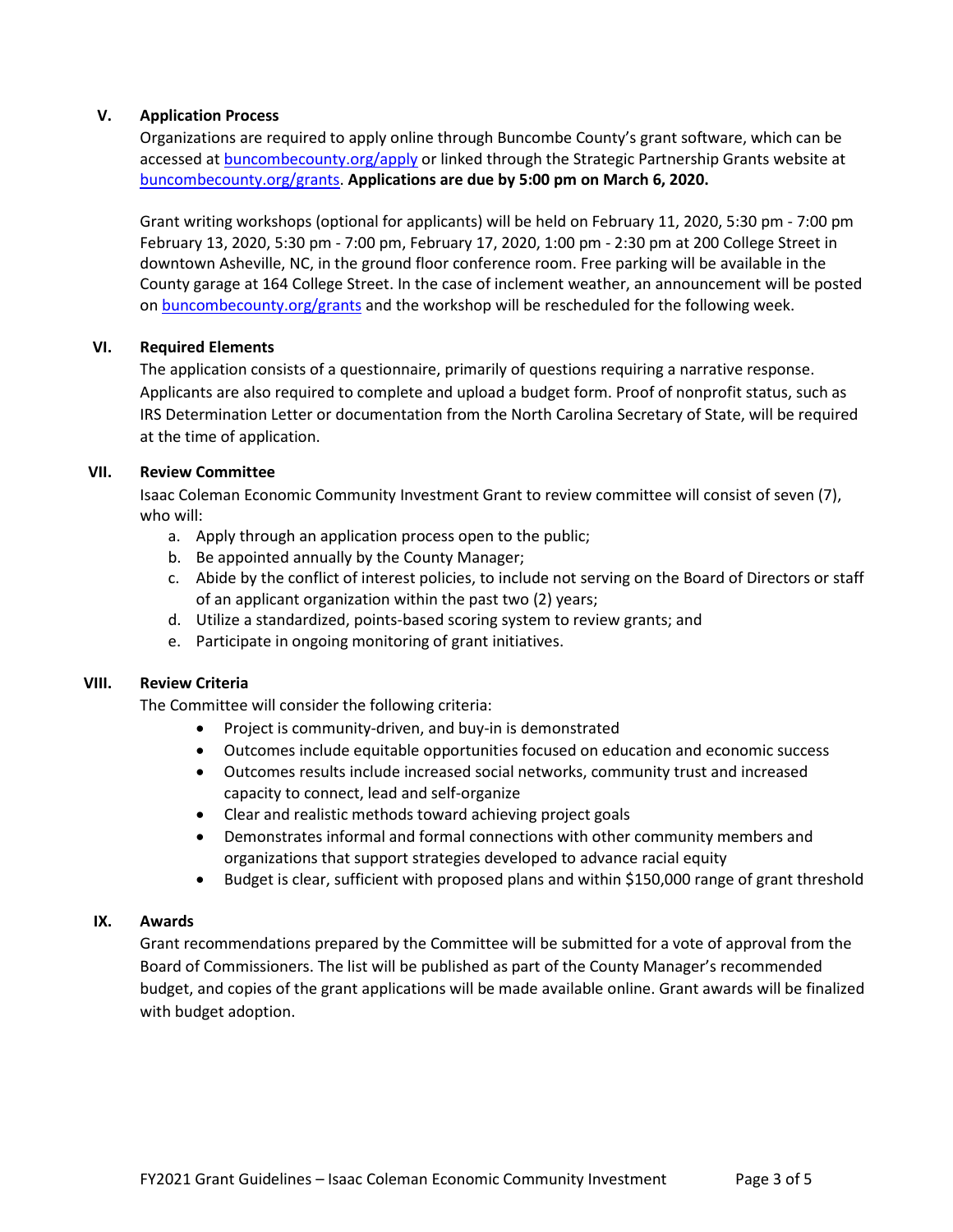County Commissioners will not serve on any board or organization seeking funding from County Government unless said service is a requirement through legislation or legal agreement.

## **X. Performance Contracts**

All grant awards will be administered via performance contracts. Contracts will include a scope of work that defines services, deliverables, and reporting measures.

FY2021 contracts will be for the period July 1, 2020, through June 30, 2021. All funds must be spent or returned to the County by June 30, 2021.

Contracts will also include standard indemnification and insurance expectations, which lists the minimum insurance coverage which Contractors agree to procure and maintain. Required insurances and levels vary depending on the nature of the project and can include types such as: Worker's Compensation; Commercial General Liability; Employer's Liability; Professional Liability; etc. The County will collect and review certificates of insurance as part of contract compliance.

In addition to the standard contract expectations for all organizations doing business with the Buncombe County, nonprofits receiving grant funds must also:

- a. Open their books for the contracting department;
- b. Submit copies of annual IRS tax filings (Form 990s); and
- c. Submit annual financial statements based on a tiered structure, consistent with industry standard practice:
	- Audit: Organizations with annual revenues of \$300,000 or greater must submit financial statements audited in accordance with generally accepted auditing standards.
	- Review: Those with revenues between \$100,000 and \$300,000 must submit financial statements reviewed in accordance with applicable Statements on Standards for Accounting and Review Services (SSARS).
	- Compilation: Those with revenues of less than \$100,000 must submit non-disclosure financial statements compiled in accordance with applicable SSARS.
	- Nonprofit agencies that may have challenges with these expectations have the option to work with staff in finding alternative proof of financial standing

Contract performance will be monitored and evaluated by the County throughout the year, including review of financial and programmatic reporting. Performance results will be published online in funded projects dashboard. Approval of renewal grant funding requests shall be contingent on meeting performance criteria.

# **XI. Minority Business**

Buncombe County's adopted Minority Business Plan encourages participation by minority and women owned businesses. Buncombe County policy is to provide minority contractors an equal opportunity to participate in all aspects of its contracting and procurement programs, and to prohibit any and all discrimination against persons or businesses in pursuit of these opportunities. Minority Business Plan questions may be directed to Buncombe County Procurement at (828) 250-4154. Sources for certified minority firms are available at [http://www.doa.nc.gov/hub.](http://www.doa.nc.gov/hub)